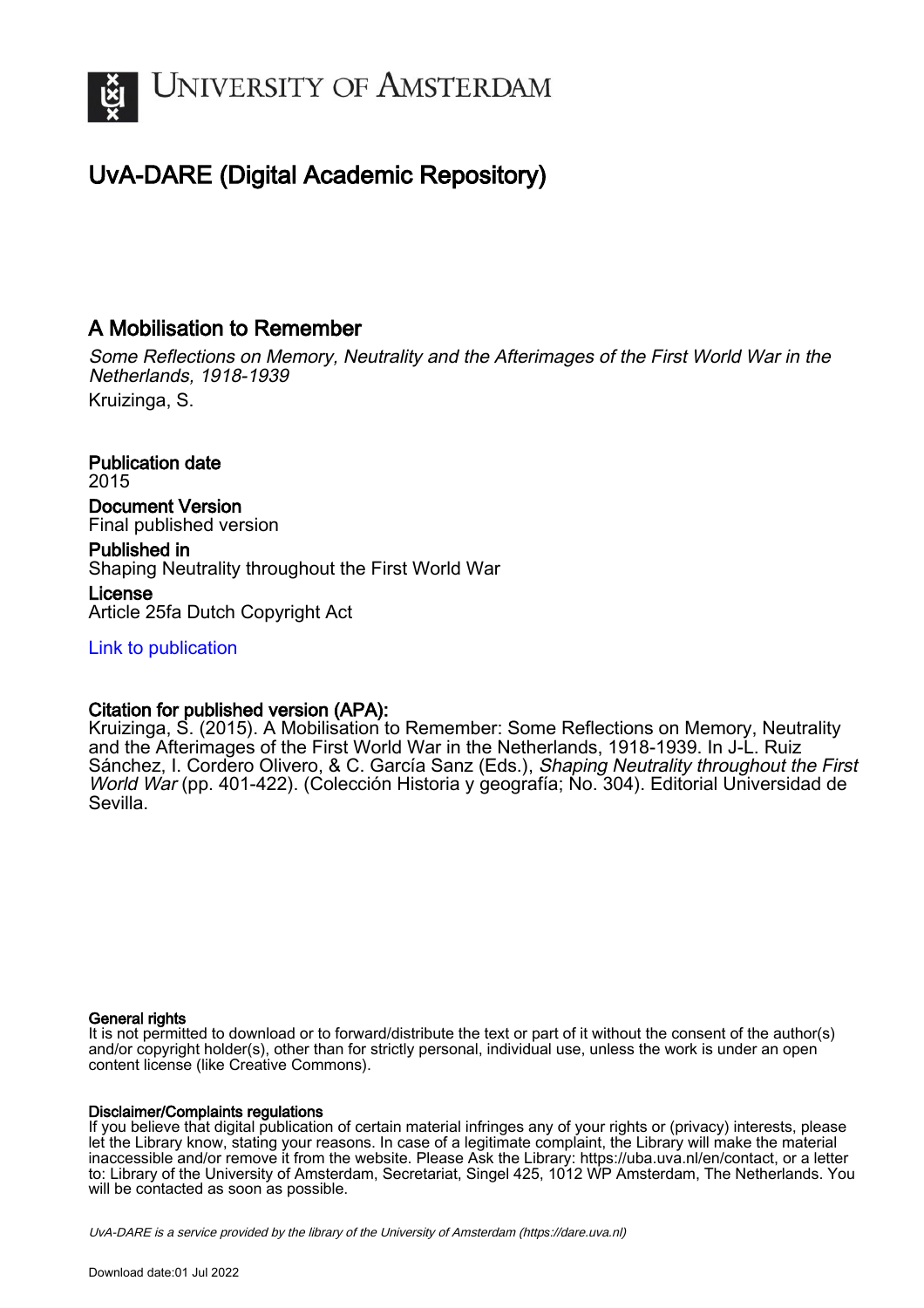## A MOBILISATION TO REMEMBER: SOME REFLECTIONS ON MEMORY, NEUTRALITY AND THE AFTERIMAGES OF THE FIRST WORLD WAR IN THE NETHERLANDS, 1918-1939

SAMUËL KRUIZINGA *University of Amsterdam* 

#### Neutral memories of the First World War'?

For historians, studying the First World War's memory -the changing ways in which 'average people' (usually not professional historians) understood the war and how those understandings in turn influenced culture, politics, societal norms and values, and even economics in the years and decades following its conclusion- has nearly eclipsed researchers' attention for the history of the war itself<sup>1</sup>. This 'mnemonic turn' or 'memory boom' was inaugurated in 1975 by the publication of Paul Fussell's *The Great War and Modern Memory*. Following his example, many historians have focused on the production of literary and visual culture, highlighting the way artists took refuge in familiar tropes or, conversely, found new, usually tract, ways to tell truths about the war, and their influences on the way the war existed in memory. The other major strand of Great War memory research focuses on the monuments erected and the commemorative meetings staged to commemorate the war dead within different social groups, such as families, professions, political

<sup>1.</sup> See HODGIN, K. and RADSTONE, S.: 'Introduction: Contested pasts,' in HODGIN, K. and RADSTONE S.(ed.): *Contested Pasts. The politics of memory,* London *I* New York, Routledge, 2003, pp. 1-21, on 2.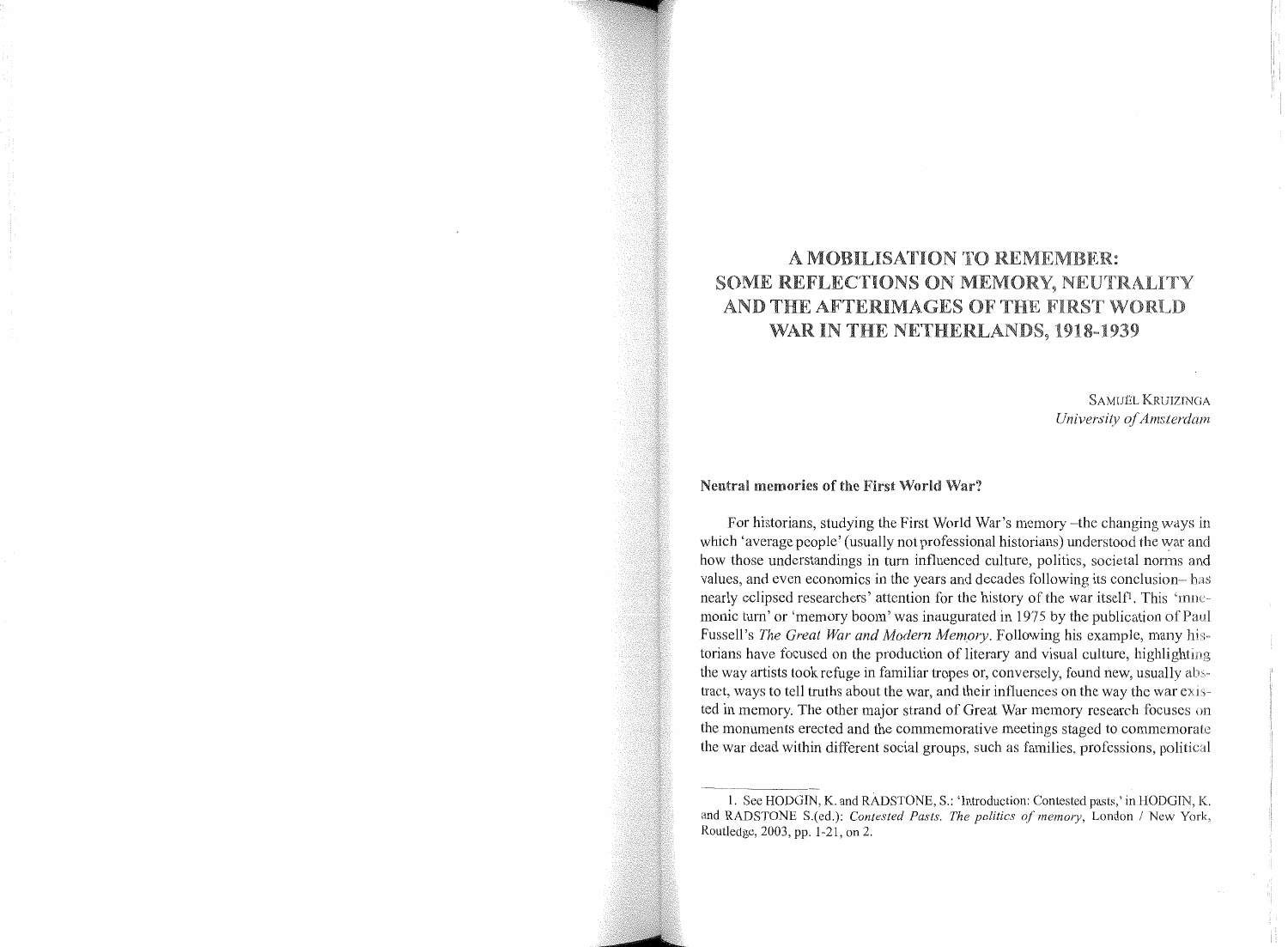generations, ethnic and regional groups, social classes, and nations. Most of studies focus on the interwar period, before the memory of the Great War became intertwined with that of the Second Great War2.

Increasingly, following the example set by Jay Winter and Annette Becker, historians of the Great War's memory search for commonalities in the European experience of making sense of so much death. They find that, no matter what side people were on during the war, their postwar memories are infused with mourning and efforts to, somehow, make sense of it all<sup>3</sup>. In what is increasingly seen as a common European phenomenon, the European neutrals, however, are exempt. These countries were spared the mass slaughter of young men, and thus had no 'lost generation' (real or imagined) to memorialise, and no grief to find expression for.

This presents a curious contrast with the recent historiography of the European neutrals of World War I, which stresses not only the immense impact the war had on countries such as Denmark, Switzerland, and the Netherlands. The Dutch experience, for example, is characterised as warlike in a great many respects: the country mobilised an army of 200,000 men to defend its neutrality if worst came to worst, and kept this army at a war footing throughout the four and a half years of conflict. It briefly housed about a million Belgian refugees; tens of thousands stayed in the Netherlands for the duration of the war. Its economy experiences war-related booms and busts, and the government was forced to introduce food rationing schemes not unlike those in Germany in 19174. Although something of a consensus has emerged on the impact the 1914-1918 conflict had at the time, most Dutch First World War scholars implicitly agree with Jay Winter and Annette Becker that the experience left no trace in the 'nation's [...] collective memory,' as it exists 'beyond [the] national sphere of remembrance. '5 Since the Dutch did not experience war suffering and loss to a degree remotely similar to that affecting France, Britain, or Germany, there

3. WINTER, J.: *Sites of Memory, Sites of Mourning. The Great War in European cultural history,* Cambridge, Cambridge University Press, 1995, pp. 9-10, pp. 227-228.

4. See e.g. KLINKERT, W., KRUIZINGA S. and MOEYES, P.: *Nederland Neutraal. De Eerste Wereldoorlog 1914-1918,* Amsterdam, Boom, 2014.

was little, if anything, to remember. Neutrality, in other words, lacked the heroic or tra· gic qualities that are crucial to the formation of a collective memory of the Great War6.

In this article, I posit that it is our current singular focus on the 'war dead' as the central focus of First World War memory formation rather than a lack of tragedy and heroism that makes it very hard for us to sec how neutrals remembered their war. In doing so, I suggest that, memory researchers in general, and of wars and other calamities in particular, have limited themselves both conceptually and methodologically by focusing only on certain *kinds* of memory, and on certain *types* of sources. My thinking in this regard has been heavily influenced by sociologist Michael Schudson, who, provocatively, stated that memory researchers tend to suffer from the 'drunk-looking-for-his-car-keys-under-the-lamppost' phenomenon. this he means that memory researchers tend look for public or collective memory at those places (or sites) where they most likely to find them, just like an inebriated person would look for his or her car keys primarily in places that arc conveniently illuminated. In the case of memory researchers, the focus is squarely on sources that deal explicitly and 'self-conscious[ly ]'with the past, such as memorials?. Pierre Nora famously called these types of sources *lieux de mémoire*, or 'memory sites': texts, rites, images, buildings, monuments, etc., designed to recall fateful events in the history of the community. These sites are not always active; texts and artefacts can be stored in archives, libraries or museums, monuments can be forgotten, but they can be 'activated' when they are dusted off, reordered and given updated meanings in the light of a new present (such as the Centenary of the First World War).

Naturally, the type of 'memories' uncovered through the study of these sites are not the only ones. Jan and Aleida Assmann introduced a useful distinction bet~ ween 'cultural' and so-called 'communicative' memory. Whereas the first is concerned with Nora's 'memory' sites, the second comprises of everyday communications about the meaning of the past, ranging from passing references in conversation to private thoughts recorded in diaries. Although there are obvious difficulties in studying this type of memory -whose sources cannot be found anywhere ncar a conveniently-illuminated lamppost- their study might yield real benefits. Cultural

7. See e.g. ASSMANN, A.: *Der lange Schatten der Vergangenheit. Erinnerungskultur und Geschichtspolitik,* Miinchen, Beck, 2006, pp. 21-60.

<sup>2.</sup> On the book's impact, see SMITH, L. V.: 'Paul Fussell's The Great War and Modem Memory: Twenty-Five Years Later,' *History and Theory* 40 (2001 ), pp. 241-260; HEATHORN, S.: 'The Mnemonic Turn in the Cultural Historiography of Britain's Great War,' *The Historical*  Journal 48: 4 (2005), pp. 1103-1124; GOEBEL, S.: 'Intersecting Memories. War and Remembrance in Twentieth-Century Europe, *The Historical.Journa/44:3* (2001), pp. 853-858.

<sup>5.</sup> Citations from ABBENHUIS, M.: *The Art of Staying Neutral. The Netherlands* in *the First World War, 1914-1918,* Amsterdam: Amsterdam University Press, 2006, p. 14 and BRANDS, M.C.: 'The Great War die aan ons voorbijging. De blinde vlek in het historisch bcwustzijn van Nederland;' in BERMAN, M. and BLOM, J.C.H. (ed.): *Het belang van de Tweede Wereldoorlog. De bijdragen voor het symposium op 22 september 1997 ter gelegenheid van de* 

*opening van de nieuwe behuizing van het Rijksinstituut voor Oorlogsdocumentatie,* Den I-laag: SDU Uitgevers, 1997, pp. 9-20.

<sup>6.</sup> Most explicitly in VAN TUYLL VAN SEROOSKERKEN, H. P.: *The Netherlands and World War 1. Espionage, diplomacy and survival,* Leiden [etc.]: Brill, 2001, p. 332; VAN GIN-KEL, R.: *Rondom de stilte. Herdenkingscultuur in Nederland*, Amsterdam, Bert Bakker, 2011, pp. 16-20, 43; MEEK, H.: 'Mobilisatie- of wapenstilstandsherdenking. Publieke oorlogsherinnering in het interbellum in Nederland', *Tijdschr!ft voor Geschiedenis* 124:1 (2011 ), pp. 48-63.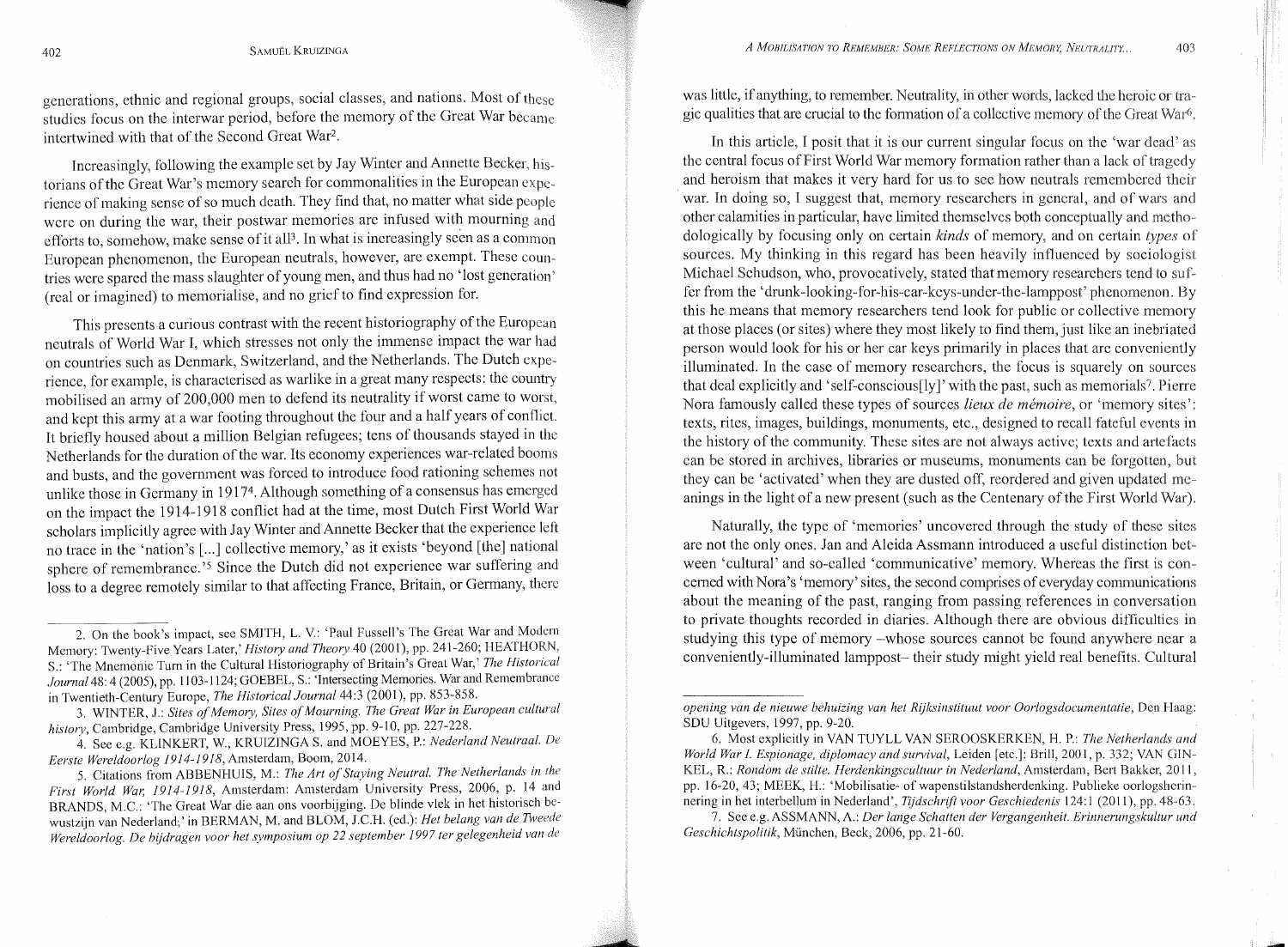memory 'sites' are, to my mind, not necessarily evidence of memories widely shared, or even active. Rather, their creators, financiers or commemorative committees might be more concerned with externally reinforcing a certain vision of the past: one could argue that the First World War Centenary of  $2014$ -2018 features prominent examples of the external reinforcement of certain 'memories' of the Great War<sup>8</sup>.

This article, thus, has three interrelated goals. First of all, it will offer some thoughts on how to study the communicative as opposed to the cultural memory of the First World War, in order to approximate its contours. Then, 1t w1ll apply the methods suggested to a number of case studies, all related to the memory of the war (or rather, its outbreak) in the Netherlands. And finally, it will offer some suggestions as to how neutral communicative memories of the war might compare to current cultural memory research, which has emphasised a pan-European memory experience characterised by death and mourning.

# Using newspapers as sources of commemorative memory

A key problem in studying communicative memory is its fleeting nature. In contrast to cultural memory, whose sources are usually cast in stone, committed to paper, or painted on canvas, communicative memory is usually considered to be the stuff of family dinner conversation, of small talk between friends, and other forms of communication that are only rarely recorded or even shared beyond a small circle. Private diarics might contain clues, but -even if they are saved for posterity- are the expressions of individuals and usually contain little information of how widely a certain memory is shared, if they contain overt passages on how or what someone remembers in the first place. I posit that, although it might be impossible to penetrate the living room conversations of the interwar years, we might get a glimpse by studymg newspaper articles related to the war and distil from them clues pointing to the shape and substance of the stories of the war as it evolved after November 1918.

First of all, journalists frequently invoke the past even when their primary job is to engage with the present. They do so, suggests Jill Edy, in three different ways. They engage in 'anniversary journalism,' meaning that they commemorate a certain historical event. Secondly, they use historical analogies to 'attempt to make

the past relevant to the present by using the past event as a tool to analyse and dict the outcome of a current situation.' Thirdly, they use history to contextualise the present, in order to present a logical narrative in which a selected past serves as the starting point for events in the present<sup>9</sup>. In our case, newspapers might select certain First World War events for commemoration, present (aspects of) the war as causality components between the past and current issues, or explain the present pointing to its wartime origins. Journalists' uses of the past in narratives about the present arc doubly important, since they base their standards of newsworthiness -and thus their selection of the stories they tell- to a very large degree on what they believe their audiences will find relevant. This means that in talking about the they have to consider who their audiences is and what they care about. In our case, if journalists talk about or reference the war, they need to explicitly consider their audiences' war experiences, prior knowledge about the war and expectations about the selection of war-related news stories. Thirdly, newspaper stories, and the con·· nections between present and past made therein, are 'the stuff of social talk ' Narratives presented in newspapers are often retold by readers, who use them to ther help form or strengthen their own views or opinions. In this way, even those who have not read the stories themselves are included in the dialogues about the past it created and for which it helped shape the parameters<sup>10</sup>.

Specific features of the Dutch press landscape during the interwar years serve to increase its utility for the purpose of uncovering something of the communicative memory contours of the interwar period. Primarily, Dutch newspapers emerged, after 1918, as 'by far the most important mass medium' of the country. The publi·· c's insatiable demand for the latest war news had caused a significant market cxpan·· sion, whilst the constant barrage of partisan press reports and opinions from the belligerent countries created the need for increased editoralisation and interpretation. After the war, Dutch newspapers continued to prosper due to population and eco· nomic growth, whilst the new media of the day (newsreels and the radio) were

405

<sup>8.</sup> Similar arguments have been put forward by the 'Popular Memory Group.' See ASHPLANT, T.G., DAWSON G. and ROPER, M.: 'The politics of war memory and commemoration. Contexts, structures and dynamics,' in ASHPLANT, T.G., DAWSON G. and ROPER, M. (eds.): Commemorating War. The Politics of Memory, London / New York: Routledge 2000, pp. 3-85, on p. 13.

<sup>9.</sup> EDY, J.: 'The presence of the past in public discourse,' in HART, R. and SPARROW, (eds.): *Politics, discourse and American society: New agendas,* Lanham, MD: Rowman & Littlefield Publishers, 2001, pp. 53-70; OLICK, J. K.: 'Reflections on the Underdeveloped Relations between Journalism and Memory Studies,' in ZELIZER, B. and TENEBOIM-WElN·- BLATT, K. ( eds.): *Journalism and Memory,* Basingstoke, Palgrave Macmillan, 2014, pp. 17·31, there pp. 24-27.

<sup>10.</sup> TWOMEY, JANEL.: 'Searching for a Legacy. The Los Angeles Times, Collective Memory and the 1Oth Anniversary of the 1992 L.A. 'Riots,' *Race, Gender* & *Class* 11: l (2004), pp. 75-93, there pp. 79-80; NEIGER, MOTTl, EYAL ZANDBERG and OREN MEYERS: 'Reversed Memory: Commemorating the Past through Coverage of the Present,' in ZELIZER, BARBIE and KEREN TENEBOIM-WEINBLATT (eds.): *Journalism and Memory,* pp. 113··127, on pp. 116-117.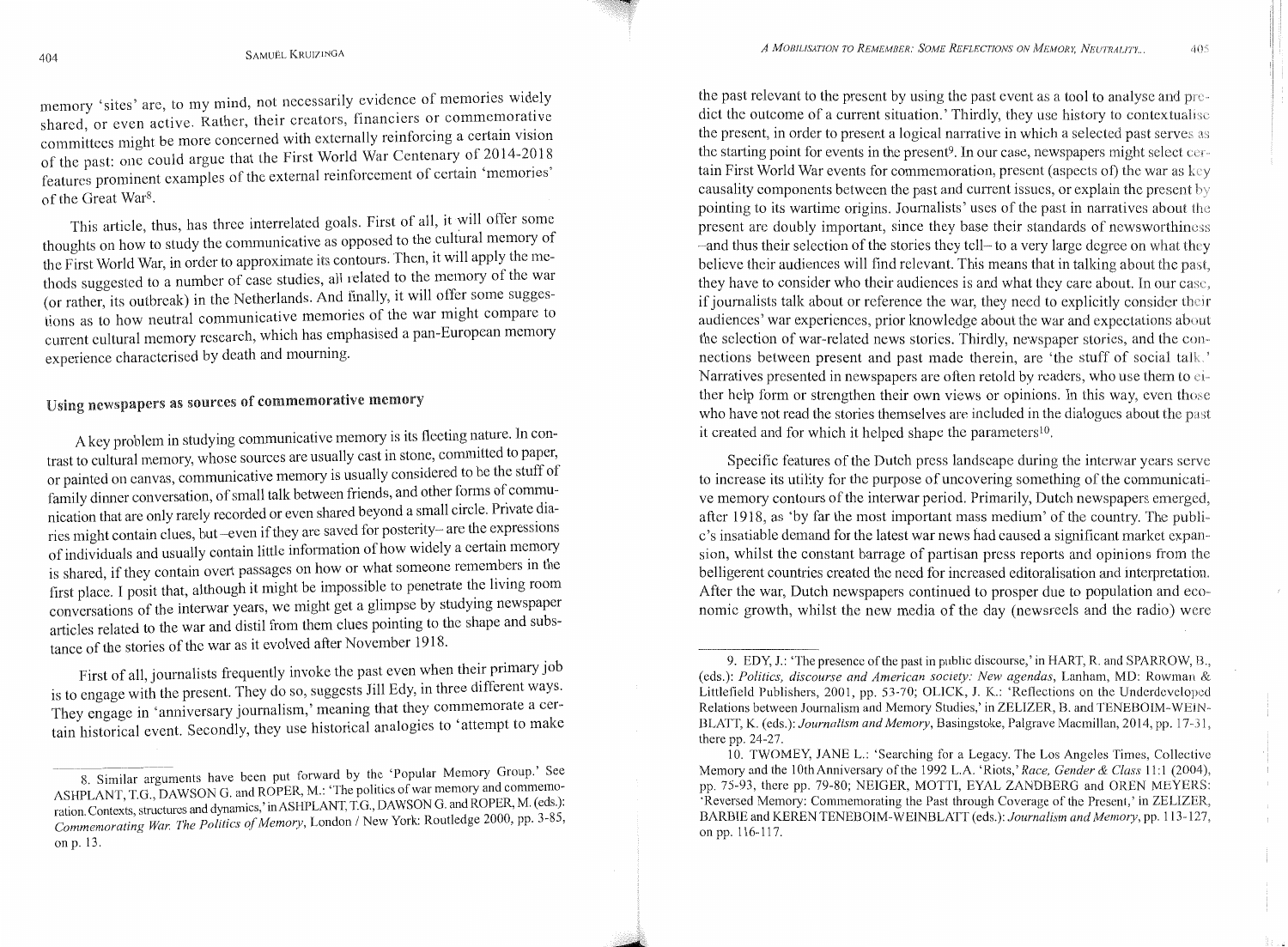mostly kept at by introducing stylistic and content innovations. In the early 1920s, for example most newspapers introduced bolder headlines, more white spacing and other methods of capturing the public's attention and imagination. Other innovations included the inclusion of news photographs and more diversified and specialised editorial strategies, with a greater emphasis on *faits divers,* sports and scoops. Market growth seems to have capped around 1929 when total newspaper circulation reached about two million copies --on a total population which increased from 7.9 to 8.9 million during 1929-1939.

Moreover, a significant section of the Dutch press enjoyed very close ties to political and/or social-cultural organisations. For example, the board of the socialdemocratic daily *Het Volk* ('The People') was elected by the Dutch social-democratic party, which meant that its opinions, especially on economic and political matters, usually echoed those of the party establishment. Newspapers that self-identified as Catholic willingly submitted to censorships by the Dutch bishops, indicating that in cultural, philosophical or ethical questions it followed the line set out by them and politically supported the catholic party. The Protestant press, meanwhile, was as divided as the Protestant movement at large was in the Netherlands. Each Protestant newspaper catered to a particular ecclesial strand of Protestantism -- the Dutch Reformed Church and the Reformed Churches in the Netherlands being the largest two- which means that, although they shared important aspects of their worldview, they could and did disagree on matters both political and spiritual. Liberal parties and socio-cultural organisations were dead set against any formal links with the friendly press, but this does not mean that some newspapers did call themselves explicitly liberal and tended to view matters of politics and economics through. In addition to the section of the press that were tied -to varying degrees of strength and intensity- to socio-political organisation, about half of the Dutch newspaper press (measured by circulation) did not closely identify with a church, a political party or a circumscribed societal worldview. This 'neutral' section of the press, who supplied about 47 per cent of the total newspaper circulation in 1939, refrained from voicing *a priori* opinions based on political, economic and/or religious conviction, and instead either refrained from comments on or reserved the right to change their minds on these 'fundamental issues'<sup>11</sup>.

All of this suggests that the Dutch press, perhaps even more so than those in other countries, had a very clear idea of who its audience was and developed a keen

notion of their own role in shaping said audience's opinions. This significantly affected news selection, as Frank van Vree has shown in his classic study on Dutch reactions to the Nazi regime in the  $1930s^{12}$ . As newspaper editors and journalists were at least partly responsible for spreading ideological messages touching of the political and/or religious convictions of their audiences, they considered central task to be (in the words of Doe Hans, Chairman of the Dutch Association of Journalists) to offer 'guidance,' and 'as a consequence, leadership' to their ders. This notion was widely shared, even among journalists of neutral newspapers, and resulted in a widely shared emphasis on self-control and promoting and civil responsibilityl3.

The differing socio-cultural, political frameworks which arc central to the newspapers' news selection and reporting mean that when they arc talking about the Great War, they are referring to an essentially contested and constantly shapeshifting event, which journalists break up into pieces and then reorder to fit imo certain narratives connecting it to their vision of the present. These narratives, in turn, are codetermined by and commercial surroundings of their authors. Wolfgang G. Natter has called these narratives 'belated representations,' which are 'engaged in a wider, belated, and inter-discursive battle for control over [...] events, dates. and symbols.' 14 Communicative memory, as expressed in Dutch newspapers, found its expression in differing belated representations of the war. The battle these different representations --which shifted over time-was waged in newspapers who catered to a wide variety of, usually quite clearly defined, audiences, and were all very outspoken about their aims in 'educating' their public, using their inter~ pretations of history as a key tool to do so.

As a first foray into analysing the communicative memory of the neutral Netherlands in the interwar period, the remainder of this article will deal specifically with the memory of the outbreak of the war as represented by Dutch newspapers. The outbreak of the war was invariably the subject of anniversary journalism: key events from July and August were selected for commemoration. Tellingly, however, these expositions were also used to commemorate the significance of the event, and included references to specific and selected aspects of the wider war. In dealing with the outbreak of the war, newspapers often, and explicitly, engaged in attempts to use the past to analyse the present and predict the future, and to contextualise current events.

<sup>11.</sup> This section and the last based on VAN VREE, F.: *De Nederlandse Pers en Duitsland 19 3 0-19 3 9. Een studie over de vorming van de publieke opinie,* Groningen, Historische Uitgeverij 1989, pp. 37-185; WOLF, M.: *Het Geheim van De Telegraaf*, Amsterdam, Boom, 2009, pp. 170-225; WIJFJES, H.: *Journalistiek in Nederland, 1850-2000. Beroep, cultuur en organisatie,* Amsterdam, Boom 2004, pp. 141-178, citation on p. 149.

<sup>12.</sup> VAN VREE: *Nederlandse Pers,* 355.

<sup>13.</sup> HANS, DOE: 'De tegenwoordige positie der pers,' in *De Journalist. Orgaan van den Nederlandschen Journalistenkring* 528 (1936), pp. 121-123, there p. 122.

<sup>14.</sup> NATTER, WOLFGANG G.: *Literature at War 1914-1940. Representing the 'Tlme of Greatness' in Germany,* London/New Haven Yale University Press, 1999, p. 17.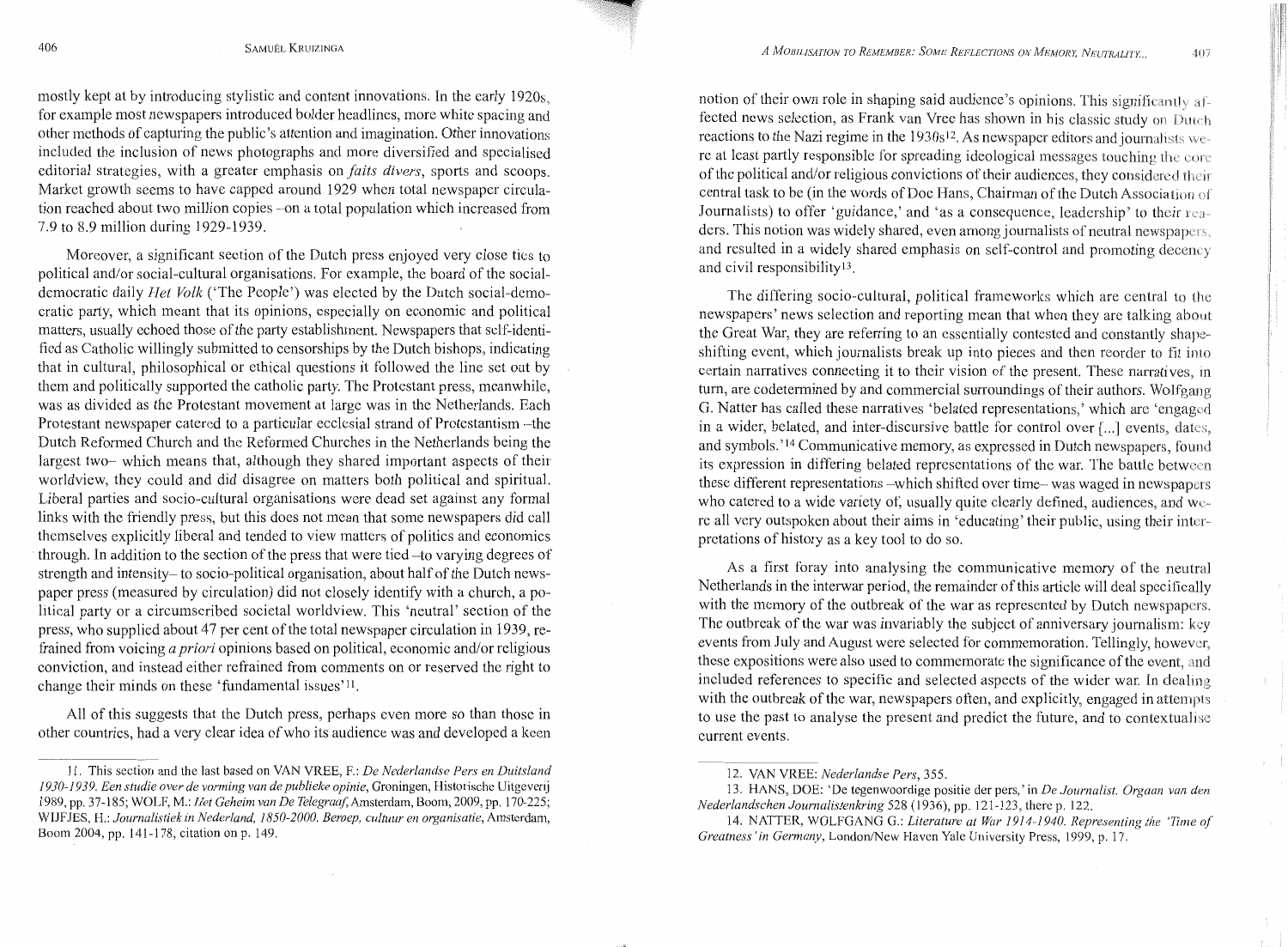The next two sections of this article will feature two illustrations of this evol. ving discursive battles between different 'belated representations' of the war, and  $mv$ analysis of how these battles might point the way to the general contours of its communicative memory. By way of case study, I will present my findings on newspapers retrospective pieces, news selection and editors' commentaries on the occasion of the decennary of the outbreak of the Great War in July and August 1 924, and during the same two months of 1939, when stories marking the twenty-fifth year since the outbreak of the Great War took on new levels of poignancy as a second Great War broke out

#### Separating war from mobilisation. The Decennary of 1924

The decennary of the war was certainly not the first time Dutch newspapers paused to take stock of their wartime experiences. In 1923, for example, the war years played a key role in newspapers' coverage on Dutch Queen Wilhelmina's 25-year jubilee. In retrospectives of her reign, and in reports on the speeches made during the many festivities, the Great War featured prominently. Most newspapers emphasised Dutch united support for the monarchy in general and the ruling house of Oranje in particular, which supposedly found its truest expression in the stoic unity portrayed by the country in the dark days of July and early August 1914. This connection had been made first and foremost by the chairman of the Jubilee Committee, who, at the height of the festivities, addressed his Queen on behalf of a grateful nation<sup>15</sup>:

Your Majesty) Your people will never forget, that at the first sign of trouble, you rushed to the seat of government, to take an active part in the difficult work of defending the independence of our dear fatherland; how you by your Royal example inspired all of us to work together towards this common goal. In those days the Dutch people, more than ever before, felt one with each other and with Orange, and knew that at that moment an unbreakable bond had been forged between the Netherlands and Orange [...].

The theme of national unity in the face of a nearly insurmountable challenge, and the image of a Dutch people united behind Queen and Government to protect its neutrality proved such an attractive one, that the national organisation committee of the 1924 commemoration copied it wholesale. The committee, consisting of a group of former military men led by lt.-gen. (ret.) W.H. van Terwisga, quickly decided to focus the commemorative efforts on the mobilisation of 1914 as a triumph of national unity. This theme is apparent even in the commemoration programme16.

On 30 July 1924 municipal officials were instructed to print and display a manifesto by the Committee, in which Dutch citizens were sternly instructed that timely and efficient Dutch mobilisation of  $1914$  had kept the country safe from invasion and thus from the horrors of war. This success was the result of the unity of the Dutch populace, the faith they, justly, placed in their military and political ders, whose wise council made the country's survival possible, and the sacrifices made by the mobilised soldiers, who often spend years of their lives on the ramparts of the neutral Netherlands, ever ready to lay down their lives for queen and country. Tellingly, the act of displaying a manifesto in public echoed the way most were made aware of their country's mobilisation on 31 July 1914. Ten years, later, that moment was marked by the tolling of bells all over the country, followed by public gatherings to honour the mobilised of 1914-1918. To further underscore the unity of the country, the Dutch Prime Minister, J.C.M. Ruijs de Becrenbrouck, dressed the nation via 'wireless telephone.' Receivers installed in every municipality allowed all Dutchmen, simultaneously and together, to hear their Prime Mimster echo the central message of the commemoration committee: the mobilisation was the crowning achievement of the Dutch people's willingness to set aside their dif. ferences in the face of a common threat. On 1 August 1914, representations of local mobilised soldiers' clubs attended a ceremony in The Hague, at the site of monument, unveiled in 1921, to the 'Mobilisation of Army and Fleet.' There, War Minister J.J.C. van Dijk once again emphasised how Dutch military preparedness had saved the Netherlands from disaster in August 1914<sup>17</sup>. Here we have the officiallinc, which contained clements of a military lobby to curb defence cuts by emphasising that Dutch neutrality is necessarily *armed,* attempts to allay fears that Netherlands might be drawn into the German-French conflicts regarding the and, perhaps most importantly, conscious efforts to emphasise the least problema~ tie aspects of the war for commemoration. If we were to focus purely on the Dutch cultural memory of the Great War, our conclusions would end here.

Dutch newspapers, however, put their own spin on the commemoration, nailing that communicative memory confirmed to different patterns. First of all, in stark contrast to official commemorations which focused purely on the Dutch situation, local as well as major national newspapers all selected the international situation of the Summer of 1914 for commemoration, describing the events of July and August as a slow march into war and destruction. In doing so, newspapers, also commemorated themselves. The largest newspaper of the Netherlands, the nonaffiliated *De Telegraaf,* for example, printed a special issue consisting mostly of

<sup>15.</sup> NA 2.21.261/74: Draft speech C.J.K. van Aalst, s.d.

<sup>16.</sup> NA 2.04.26.02/566: Correspondence J.C.M. Ruys de Beerenbrouck I Van Terwisga, s.d. and 3 June 1924.

<sup>17.</sup> Chronology from *Limburgsch Dagblad,* 28-07-1924: 'Herdenking mobilisalie 1914. Overzicht.'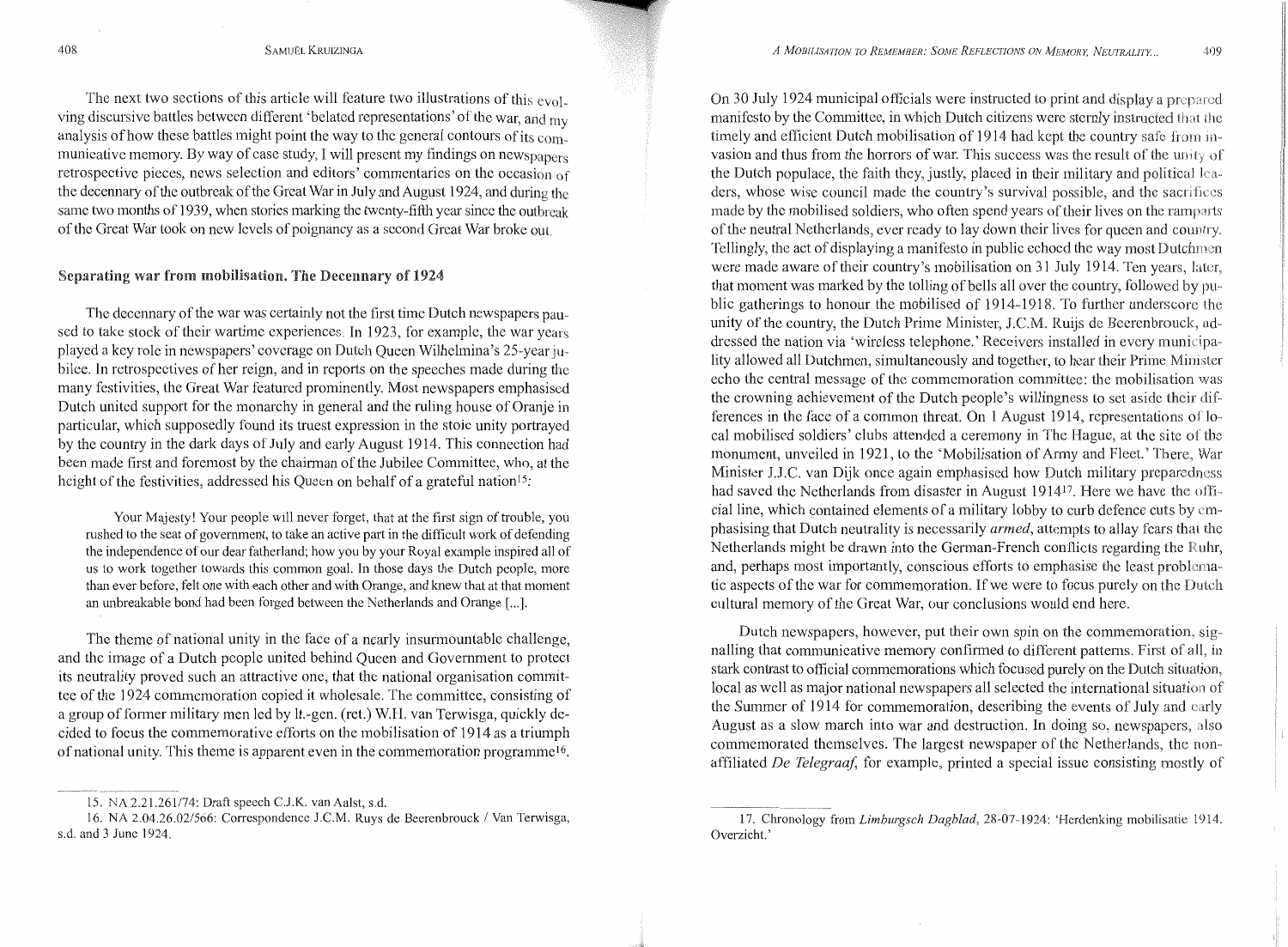verbatim copies of articles from ten years hence, giving their readers a sense of the developing international crisis, the mobilisations, the last desperate efforts to maintain peace, the panic that enveloped the Netherlands as it became clear that war was inevitable, and ending with measures taken by Dutch parliament to secure food quell the disturbed financial markets, and mobilise the armed forces to protect its neutrality. Careful not to pass any judgement on who was responsible for the war *De Telegraaf* highlighted not only that it was more than capable of reporting the news in the most difficult of circumstances, it also effectively contrasted the horrors of war and the anarchic chaos of the international situation of 1914 with the situation of the Netherlands. Stricken by (understandable) panic at first, effective government measures brought the situation under control and created the preconditions for neutrality: national unity, expressed in national mobilisation<sup>18</sup>.

Other newspapers, covering almost the entire Dutch societal-political spectrum, stress the dichotomy between chaos and unity even more. In their reports on the commemoration, they highlight its solemn, serious nature, and remind readers that the war cost so many so dearly, even in the Netherlands. Those who did their national and moral duty by reporting for mobilisation, paid a heavy price: their health suffered from poor living conditions and the strain of living with the constant threat of invasion hanging over their heads. However, most newspapers emphasise that the mobilisation had been a force for good. Even though the official line -that mobilisation had kept the country safe- is openly questioned, it is remembered as a pure expression of national unity and, conversely, as a mechanism which literally brought the Dutch together. The theme of mobilisation as both the result and engine of national unity is repeated in the liberal daily *Het Vader/and.* In a retrospective, the newspaper commented that the mobilised Dutch army, even though it could not hope to best its British or German counterparts, was nevertheless of 'great moral value.' '[O]ur boys went, [...] unsure of their fate, willing to sacrifice themselves valiantly' for the sake of others. Their courageous efforts made the country truly 'as one, from Dollard to Scheldt.'

The catholic daily *Het Centrum* ('The Centre') offered a similar analysis. It cited extensively from one of the eloquent speeches made by the Franciscan monk Borromeus de Greeve, one of the best-known orators of Dutch Catholicism, on the occasion of the Decennary, in which he indicated that mobilisation increased love of Fatherland through hardships shared with people from all over the country, and, through the bonds forged in wartime between Queen and Army, with the monarchy. He ended his speech with a prayer, meant to once more underscore national unity:

'We want to keep the Netherlands, we want to keep Limburg, we want Zeeland, and we want to keep the house of Orange'<sup>19</sup>. This prayer --which reads more like a list of demands- is significant, since it is one of the few direct references to historical events unrelated to the mobilisation. In early 1919, the Netherlands experienced an annexation scare when fears that Belgians would demand Dutch rritory (notably Limburg and parts of Zeeland province) at the Versailles Treaty. compounded by Protestant Dutch fears that their catholic countrymen would with their annexationist coreligionists. The socialist *Het Volk*, too, seemed to join in the choir singing the praises of mobilisation as a unifying experience. The editorial board commemorated the common man's mobilisation by printing their of 1914-1918. A typical fragments reads20:

Those wonderful days that brought us together, that made us traverse the four corners of our country, the spark of heroism in our eyes, laughter at our lips, poisonous profamties ever at the tips of our tongues, hearts full of bitterness and souls that cursed our new state of slavery, in which we could not yet see the beauty.

The anti-militaristic overtones ('state of slavery') are even more pronounced in *Het Volk's* reports on the official commemoration. Noting that '[a] few toffs with high hats and some gaudy officers were firmly in chargc'21, *Het Volk* criticised this elitist celebration of the 'cruel date' of 1 August 1914 (when mobilisation had cially begun), which 'plucked' ordinary workers 'from their labours,' leaving behind their 'women and children in squalor and agony,' while being forced to waste away their days guarding the borders, confined to a 'stupid existence of doing nothing and wasting the days away.' Noting the enormous economic impact of mobilisation -although the government did pay mobilised soldiers, this usually was insufficient to compensate for income lost- and the fact that, in some cases, mobilised soldiers were still owed back pay, *Het Volk* quoted a former soldier as saying: 'And if I ruminate on those days once more, I say, and many will say it with me, I do not wish to partake in any commemoration, and do not wish to remember! '22. Reports by the communist *Tribune* on local commemorations are even more scathing. A reporter attended the Hilversum ceremony where the 'riff raff' had come to hear pious priests and military men thank 'God, the Queen and the Army' for keeping the Netherlands safe, but left halfway through: 'We had enough. We let the gentlemen and their flock

<sup>18.</sup> *De Telegraaf,* 01-08-1924, special issue; *Algemeen Handelsblad,* 28-07-1924 Avondblad, 'Voor tien jaren!.

<sup>19.</sup> *Het Centrum,* 01-08-1924, 'Herdenking Mobilisatie. Klokgelui en Redcvoeringen.'

<sup>20.</sup> *Het Volk,* 31-07-1924, 'Herdenkingsnotitie van een landstormman.'

<sup>21.</sup> *Het Volk,* 02-08-1924, 'De mobilisatie-herdenking. Een nationale betooging van 3000 man. Een tuiltje chauvinisme.'

<sup>22.</sup> *Het Volk,* 01-08-1924, 'Brief van een oud-landweennan.'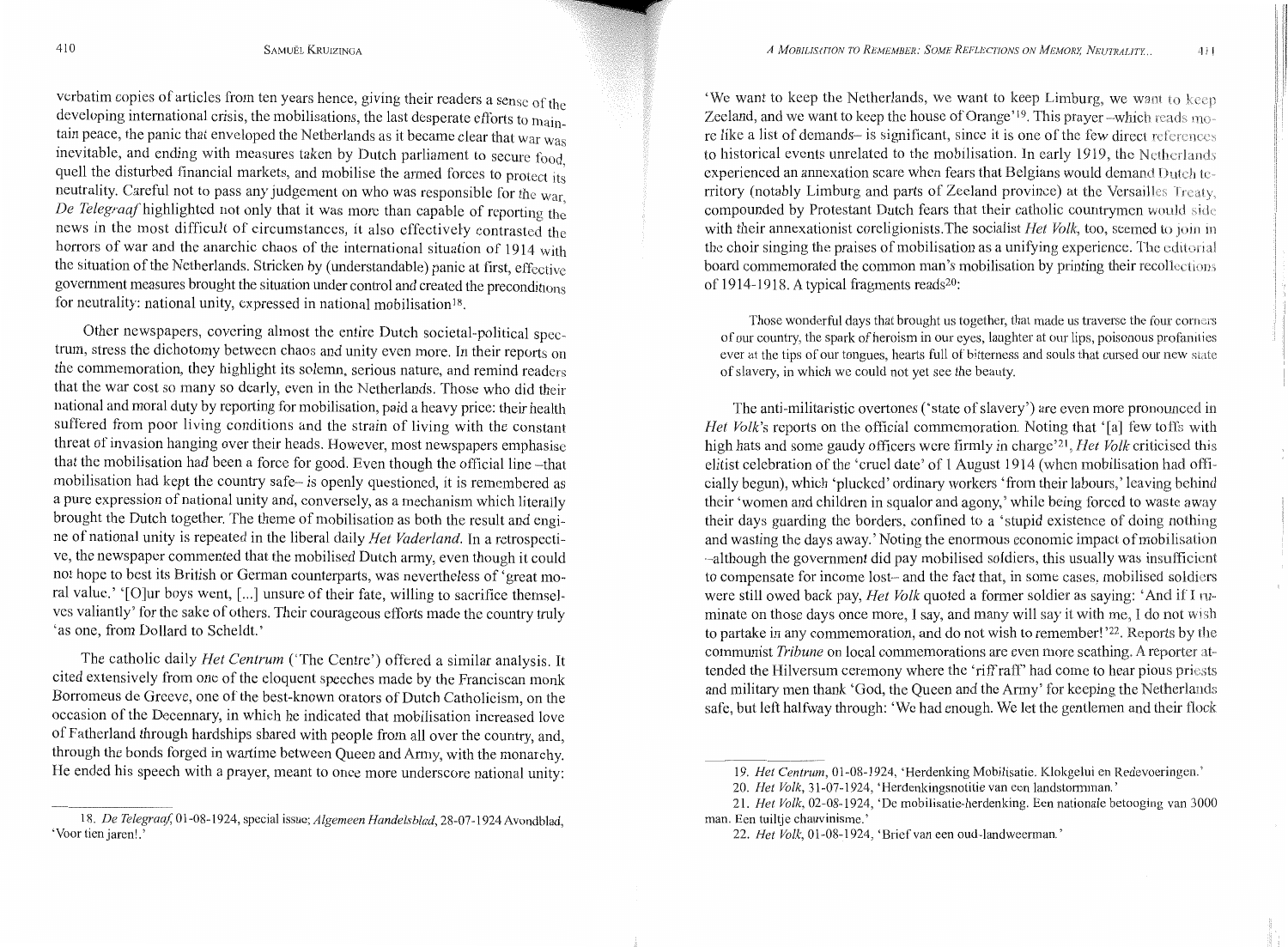be to enjoy their patriotic music<sup>'23</sup>. In keeping with their disdain for the official line left-wing newspaper reports constantly emphasise the low level of popular participation in the commemorations. Other newspapers, however, claim the opposite.

Reacting to socialist and communist news reports, the local *Middelburgsche Courant* refutes reports of workers' disinterest in the commemoration, accusing the Left of using the solemn occasion for propaganda purposes. In doing so, it draws readers' attention to the failed socialist revolution of November 1918, when the majority socialists attempted to copy their German colleagues' example. Arguing that socialist agitation 'which ate away our country's discipline' caused a temporary breakdown in, and then a reaffirmation of national unity -as the revolution failed to gain much traction and was, in effect, 'cancelled' by the socialists- they accused *Het Volk* of having learned nothing. Once again, six years on, they were undermining national unity in refusing to honour those who were prepared to make the ultimate sacrifice to defend neutrality and country24.

Despite the differences of opinion on the nature, impact, and meaning of the Dutch mobilisation, socialist, communist and 'bourgeois' analyses of the European political landscape, which invariably accompanied commentaries on the commemoration of the outbreak of war and the start, were surprisingly compatible. Although nearly all newspapers on the left credit the mobilised Dutch army with enormous bravery, not all are convinced that it, as the committee's official communique claimed, is primarily responsible for maintaining Dutch neutrality during the war. Consequently, only a few newspapers (most notably the catholic *De Tijd* ('The Times') echoed the official commemoration committee's call for more defence spending or, indeed, shared their reasoning that only a modern Dutch army could secure Dutch independence and neutrality if one of the international hot spots (the occupation of the German Ruhr by Belgian and French forces seemed particularly dangerous) erupted into another world war25. Most others, however, argued international cooperation within the framework of the League of Nations, and disarmament were the only way to secure a peaceful future for Europe in general and the Netherlands in particular<sup>26</sup>.

What tentative conclusions can we draw from this overview of Dutch 'belated representations' of the outbreak of the war? First of all, there seem to be three main narratives of the outbreak of war. All of them share the view that the First World War

26. *Algemeen Handelsblad,* 31-07-1924, 'Herdenken en vooruitzien;' *De Telegraaf,* 01-08- 1924, 'Naar betere toekomst.'

was a global disaster, that the Netherlands is lucky to have been spared the death and destruction that accompanied it, and that the Netherlands therefore had a war rience quite distinct from that of the belligerents. Two of the three narrative strand<. shared by most Dutch journalists, focus on recasting and compressing a complex Dutch First World War experience into an *Augusterlebnis* untainted by hatred of the enemy or lust for conquest, but animated by pure love of Fatherland. There is some discussion on whether Dutch mobilisation functioned as the deterrent that the official commemoration want it to be --with some papers, friendly to the government, claiming it did, but most denying it- but everybody sees great worth in it nonetheless. A third narrative runs counter to this interpretation, which is understandable ven the isolated political position of communists and, following the aborted  $1918$ revolution, the Dutch socialists. Their papers paint a picture of misery and squalor, of misguided and mindless militarism and nationalism.

### From one mobilisation to the next. Twenty-five years after, 1939

In late July and early August 1939, newspapers once again commemorated the outbreak of war. Superficially, they did so in similar ways as fifteen years First of all, they commemorated their own role, by once again reprinting news articlcs from their own pages on national and international events leading up to the de-· clarations of war, the start of Dutch mobilisation, and the horrors of war the Dutch were saved from. Other journalists recalled their own mobilisation experiences<sup>27</sup>. In all those stories, the Dutch reader is, once more, reminded of the seemingly·-unprc·· dictable nature of the events leading up to war, and of the panic that engulfed countrymen<sup>28</sup>. Accounts of Dutch mobilisation once again take central stage, as newspapers report on the local and national commemorations staged by the National Confederation 'The Mobilisation Cross,' which took its name from the commemo·· rative medal created by the 1924 commemoration committee. Local newspapers extensively report on local branches, where, interestingly, the solemn and sombre tone of 1924 seems to have made way for nostalgia for merriment and nostalgia. Reports on the Rotterdam branch' commemoration activities starts off on a familiar tone: speeches by retired generals on the unbreakable bond between Queen, Nation and Army, the Dutch coming together as one in the early days of mobilisation, and the dettering effect Dutch mobilisation had had on the belligerents. New was the

<sup>23.</sup> *De Tribune,* 04-08-1924, 'Hilversum. Mobilisatieherdenking.'

<sup>24.</sup> *Middelburgsche Courant,* 31-07-1924, 'Een stille herdenking.'

<sup>25.</sup> *De Tijd,* 04-08-1924: 'Haagsche brieven.'

<sup>27.</sup> E.g. Leeuwarder Courant, 05-08-1939, 'Mobilisatie-herinneringen III.'

<sup>28.</sup> E.g. *Het Vaderland*, 01-08-1939, 'Deze week ... in 1914. Wat Het Vaderland toen aan zijn lezers berichtte;' Algemeen Handelsblad, 02-08-1939, 'Van Overal. Augustus 1914: De Wereldoorlog brak uit;' Limburger Koerier, 04-08-1939, 'Nederland eensgezind;' De Banier, 01-09-1939, 'Een zwarte dag: 1 augustus 1914. De oorlog begon, waarin 17 millioen dooden vielen.'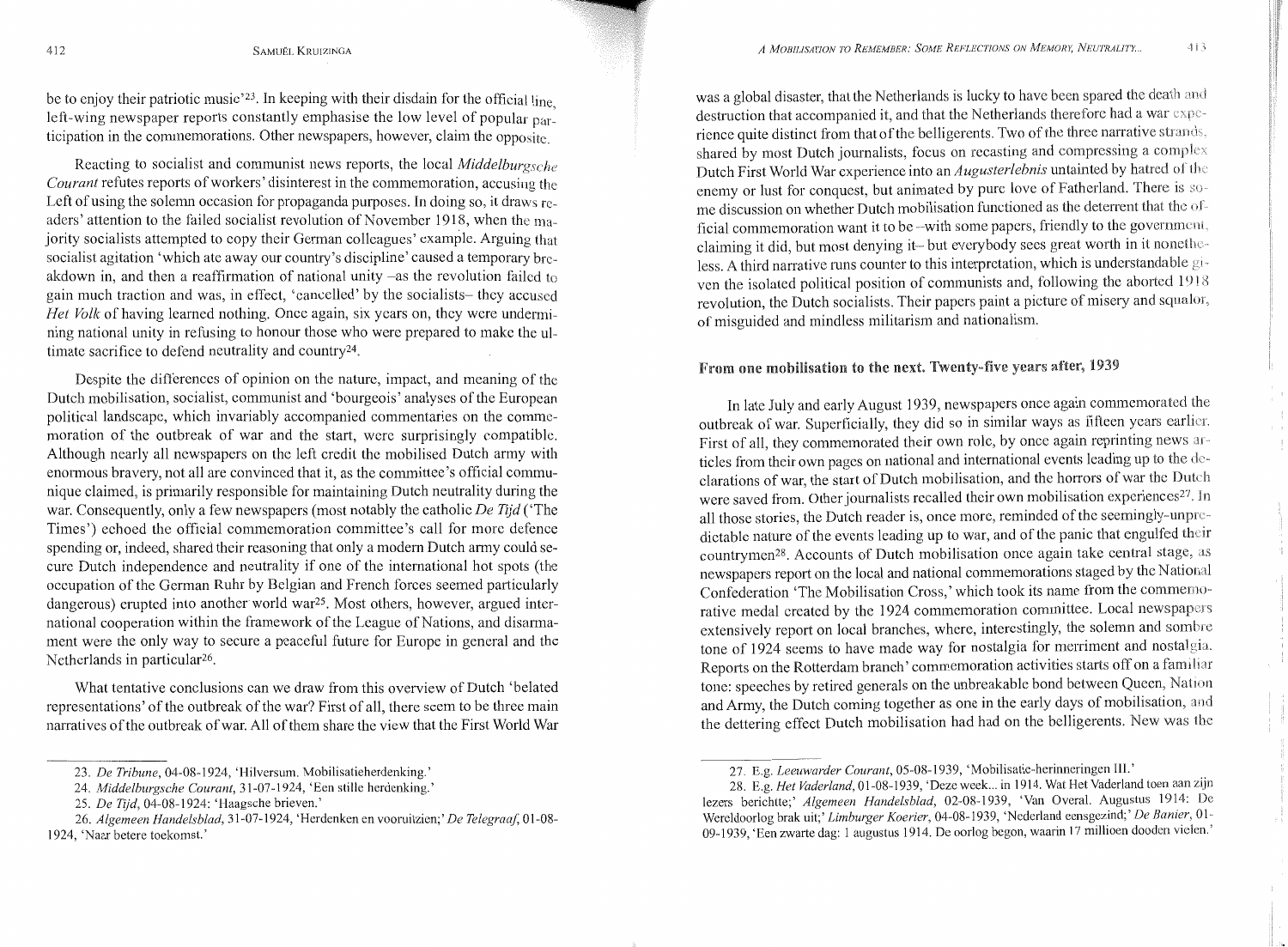extensive praise for wartime Generalissimo Snijders, who had died in May 1939 However, from the reports it is clear that the highlight of the programme was the entertainment, which featured the 'Amsterdam Mobilisation Choir' singing (risque) wartime songs, the well-known music hall husband-and-wife duo Koos Speenhoff and Cesarina Prinz, and comedians Corrie Vonk and Wim Kan<sup>29</sup>. The change in tone is perfectly exemplified in an interview with a retired Cmdr. Van Leer in the local *Limburger Koerier30;* 

Of course times were hard and service was rough back then, but luckily it is the pleasant things that human memory best preserves:[ ... ] good comradeship, the jokes and the fun, that fantastic bar around the corner where they served a great local beer, and where the local girl flashed you her most beautiful smile. Perhaps now she has a daughter of her own, who now smiles the same smile for a younger generation of soldiers.

Van Leer's mention of a 'younger generation' of mobilised soldiers is indicative that, despite the nostalgia, the commemorations took place in the context of a rapidly deteriorating international situation. Following Nazi-Germany's dismemberment of rump Czechoslovakia in March 1939, the air was rife with tension and, in stark contrast to 1924 -when the threat of a new world war breaking out over the Ruhr was distant and, to most, unrealistic- everyone expected a new conflict to come sooner rather than later. A journalist at *Het Vaderland,* for example, reminisces that in late July and early August 1914 people were utterly overwhelmed and faced situations they had never imagined possible, 'but now we are mentally prepared for the worst to come at any moment. '31

When the Dutch army was once again issued general mobilisation orders on 28 August 1939, effective the following day, comparisons between the two seemed to become even more prevalent. The weather, for example, become a talking point in various newspapers, with journalists remarking on the poignancy that both in 1914 and 1939, the sky was clear the day mobilisation was officially announced, but that soon dark clouds gathered and the rumbling of coming thunderstorms could be heard: an apt metaphor for the coming of war<sup>32</sup>. Other 1939 events also lent themselves to

comparisons with 1914; once again, mobilised soldiers had to say goodbye to their loved ones, facing uncertainty in the comradeship of their new mates<sup>33</sup>. Once more, Dutchmen on holiday abroad and foreign holidaymakers rushed home, long traffic jams at the border<sup>34</sup>. And, just like in 1914, British and German representatives in the Netherlands both pledged to honour the country's neutrality<sup>35</sup>.

With the realisation that war is coming again, something of the seriousness with which the mobilisation of 1914 was treated in 1924, which seemed almost wholly absent just a month earlier, returns. Gone are the frivolous details of flirting with girls and drinking beer. 'Those were four tough years, sir,' a former soldiers tells the *Limburger Koerier* of the Great War years. 'We were all overcome with when it finally ended<sup>'36</sup>. The connection between the dangers of neutrality watch in past and present were made painfully clear when, on 8 September 1939, mine· sweeper *Willem van Ewijck* struck a mine and sank, with the Joss of all thirty hands. The lead-in to the article reporting the news of the disaster in *Het Vaderland* features a description of the Den Helder naval monument, unveiled in 1922 and dedicated to those who defended the nation and its neutrality at sea during the Great War, noting that to the many names inscribed at its base thirty new ones will have to be added.

None of the editorials seem to regard Dutch belligerency in a new world war as a serious possibility, but rather prepared Dutchmen for a return to the 1914-1918 days of mobilisation and watchful neutrality37. Most likely, the editors seem to have opted deliberately for a calming tone in order to instil confidence in their readership. They did so by stating how much better the Dutch were prepared for what was coming than they were in 1914, for example by reporting very favourably on the speedy success of the 1939 Dutch mobilisation, completed within a day. In 1914, conservative-liberal *Nieuwe Rotterdamsche Courant* stated (falsely), it took a full week of chaos and panic before the army was in position<sup>38</sup>. In stark contrast to August 1914, parts of the Dutch army reserves had already been called up in April 1939 in a so-called 'pre-mobilisation,' and before the rest were ordered to barracks

<sup>29.</sup> *De Gooi- en Eemlander*, 01-08-1939: 'Herdenking van de mobilisatie 1914. Door den national en bond «Het Mobilisatie Kruis»'; *De Tijd,* 01-08-1939, 'Herdenking van de mobilisatie 1914'). See also *Nieuwsblad van Friesland,* 11-08-1939, 'Vijf en twintigjaar gel eden: Kunje nog zingen, zing dan mee!': fragmenten uit 'Het gezangenboek van den veldprediker.'

<sup>30.</sup> *Limburger Koerier,* 01-08-1939, 'Grenswacht 1914.'

<sup>31.</sup> *Het Vaderland*, 01-08-1939, 'Herinneringen aan de laatste-Juli- en begin-Augustusdagen 1914,' door D.S.v.Z. A similar sentiment is echoed in *Leeuwarder Nieuwsblad,* 09-09-1939, 'Herinneringen aanAugustus 1914. Hoe men op de gebeurtelijkheden van die dagen reageerde'

<sup>32.</sup> *Utrechts Volksblad,* 29-08-1939, 'De mobilisatie. Tijdens wolkbrcuk afgekondigd;' *Leeuwarder Nieuwsblad,* 04-09-1939, 'Een bewogen Zondag'

<sup>33.</sup> *Algemeen Handelsblad*, 03-09-1939, 'Anders - en toch hetzelfde;' *De Tijd*, 30-08-1939, 'Fotoreportage;' Nieuwe Tilburgsche Courant, 03-08-1939, 'Zooals in 1914! Soldatencourant voor de grenstroepen.'

<sup>34.</sup> *De Tijd,* 28-08-1939, 'Hollanders keeren temg.'

<sup>35.</sup> *Het Vader/and,* 28-08-1939, 'Een historische parallel. Naar aanleiding van mcdedeeling van den Duitschen gezant'

<sup>36.</sup> *Limburger Koerier,* 09-09-1939, '1870-1914-1939. Drie generaties, drie mobilisaties'

<sup>37.</sup> *Algemeen Handelsblad,* 28-08-1939, 'Nederland weerbaar!;' *Leeuwarder Courant,* 26- 08-1939, 'Voor het thee-uur.'

<sup>38.</sup> Cited in *Limburger Koerier,* 09-09-1939, 'Uit de Pers. Onze mobilisatic.' Sec also *Het nieuws van den dag voor Nederlandsch-Indie,* 09-09-1939, 'Mobilisatie.'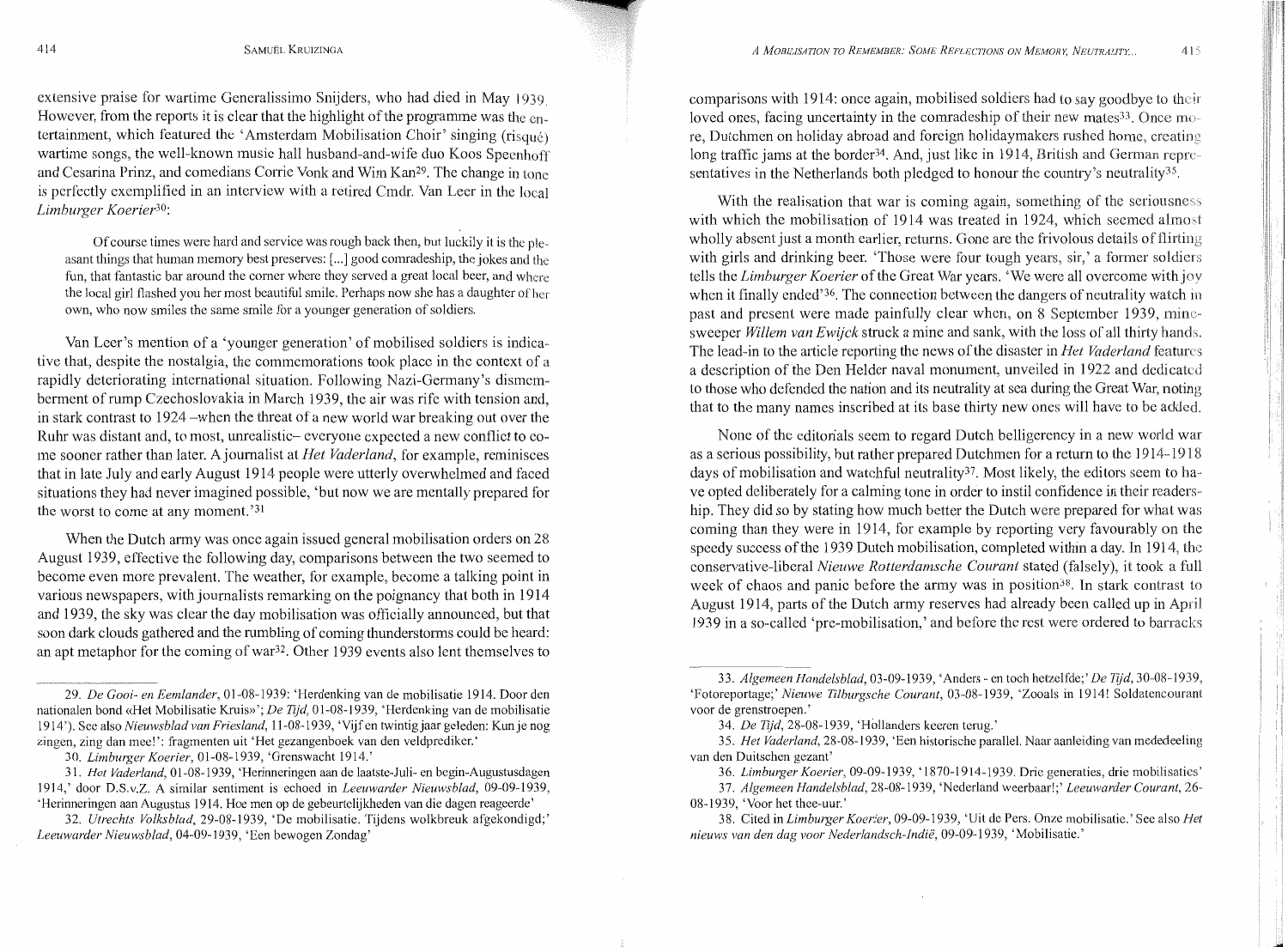advance warning had been given just prior to the weekend, giving, journalists noted, mobilised soldiers ample time to say their goodbyes<sup>39</sup>. Further accounting for the differences between '14 and '39, journalists point to the increased use of motorised transport, telephone and telegraph, the pre-mobilisation, and years of planning and preparation. This extended, newspapers noted, to the tiniest of details: the outbreak of the Great War saw serious disruptions in the Dutch football league since teams had to drop out as their players were mobilised, but for the Second Great War the Royal Dutch Football Association announced that the new season would continue as planned, although without the possibility of promotion of degradation<sup>40</sup> Journalist, most of all, took note of the general calm demeanour, which contrasted sharply with the panic of 1914: people know what is expected of them and what to expect. They had time to prepare, and knew from either first- or second-hand experience what a prolonged period of mobilisation looks like4t. The *communis opinio,* as expressed in the vast majority of Dutch newspapers seems to be: we are even better at mobilising, and therefore at staying out of Great Wars, then we were in 1914.

Similar sentiments are expressed when newspapers comment on more specific aspects of the 1914-1918 war, which are invariably seen in relation to the country's current situation. Economics never really featured much in the commemorative coverage in 1924, except in Socialist newspapers who stressed the enduring economic difficulties of mobilised soldiers. Nevertheless, both the number and the depth of the articles printed on the economic situation of the Netherlands on the eve of a new world war, comparing it to the country's state both in July 1914 and during the world war, suggests a readership that actively remembered them. Just as the mobilisation of 1939 was seen to compare favourably to that of 1914, so the economic situation, according to the mainstream press, has improved immensely. In contrast to the deteriorating food and raw material situation during the Great War, the Netherlands is, in key foodstuffs, either 'self-supporting' or has amassed enough stock to see it through another great war<sup>42</sup>. Newspapers are especially keen to point out that the Dutch Government has amassed plenty of grain, and assure consumers that Great War-era price hikes and ever smaller rations will not be repeated<sup>43</sup>. Other articles on the economics of mobilisation strike a similar tone: although the

Netherlands can never be completely self-reliant on its own food production, the Dutch are well prepared and will barter what they cannot produce themselves $44$ . Moreover, the government is prepared; with the experience of both the Great War and the economic crisis of the 1930s under its belt, it is more than ready to deal with a new extended period of armed neutrality<sup>45</sup>. Even the reaction from the stock markets in Amsterdam and Rotterdam -which nosedived and had to be suspended at the outbreak of the Great War, threatening the entire financial system and to the wartime panic- is noted to be muted, another indication of Dutch practical and mental preparedness, according to newspapers<sup>46</sup>.

A second key difference between '14 and '39 remarked on by Dutch newspa- pers concerns the position of socialists. Newspapers from nearly the entire political spectrum, and from the local to the national, stress the need for unity, often explicitly referring to the '14 mobilisation as a case in point. Speeches made by Dutch parliamentarians in July and August of 1914 arc extensively cited, and the reader is reminded time and again how national unity was such an integral aspect of Great War-era armed neutrality47. Luckily, stated the liberal *Algemeen Handelsblad,* the country was more united now than ever. Since 10 August 1939, a unity government headed by D.J. de Geer which, for the first time, included socialists, was in office. The editorial reminded readers of socialist leader P.J. Troelstra's parliamentary speech of early August 1914, in which he stated that the 'national idea now superseded all national strife.' Tcllingly, no explicit mention was made of Troelstra's role in the 1918 revolution, although the editorial docs state that it believes Socialists' love of fatherland to be sincere. 'UNITED our nation now acts,' it concludes<sup>48</sup>. Similar notions are echoed in socialist newspapers: here, too, we find a stress on unity and on the common defence of Dutch neutrality, independence and *demo- cracy* -socialist newspapers, like nearly all others, make little effort to hide on which side of the front lines there sympathies lie, although they are very sincere in their desire to see the Netherlands maintain neutral<sup>49</sup>.

44. *Het Vaderland*, 14-09-1939, 'De blokkade en onze veestapel.

45. *Nieuwsblad van Friesland,* 06-09-1939, 'Op en om de bocrderij;' *Algemeen Handelsblad,* 02-09-1939: 'Vischvoorziening in tijd van oorlog. Regeering bereid gunstigc molestverzekering van materieel mogelijk te maken.'

46. *Algemeen Handelsblad*, 26-08-1939, 'Dagen van spanning in 1914 en thans. Het vraagstuk van beurssluiting wellicht spoedig urgent. Speculatieve posities van veel minder omvang dan in 1914. Raming van uitstaand bedrag aan prolongatie,' and 13-09-1939, 'Beurs en nijvcrheid.'

47. *Limburger Koerier,* 05-09-1939, 'Tweede Kamer in bange tijden bijeen.'

48. *Algemeen Handelsblad,* 25-08-1939, 'Gesloten gelederen'

49. E.g. *Zaans volk.sblad,* 05-09-1939, 'De democratic tone zich in staat tot handelcn. Ncutraliteit is iets dat vanzelf spreekt.'

<sup>39.</sup> *Nieuwsblad van het Noorden,* 02-09-1939, 'Los en vast.'

<sup>40.</sup> *Het Vader/and,* 28-08-1939, 'De competitie van den K.N.V.B.'

<sup>41.</sup> *Algemeen Handelsblad,* 03-09-1939, 'Mobilisatie-indrukken uit 1914.'

<sup>42.</sup> *De Tijd,* 05··09-1939, 'Haagsche brieven. In oorlogstijd. Vergelijking tusschen 1914 en nu.'

<sup>43.</sup> *Het Vaderland,* 14-09-1939, 'De graanvoorziening baart minder zorg dan in 1914;' *Leeuwarder Nieuwsblad,* 12-09-1939, 'Onze oogst van ditjaar. Productie telt de helft van onze behoefte;' *De Tijd*, 11-09-1939, 'Groote vooruitgang sinds 1914. Voor suiker, brandstoffen en zuivel self-supporting.'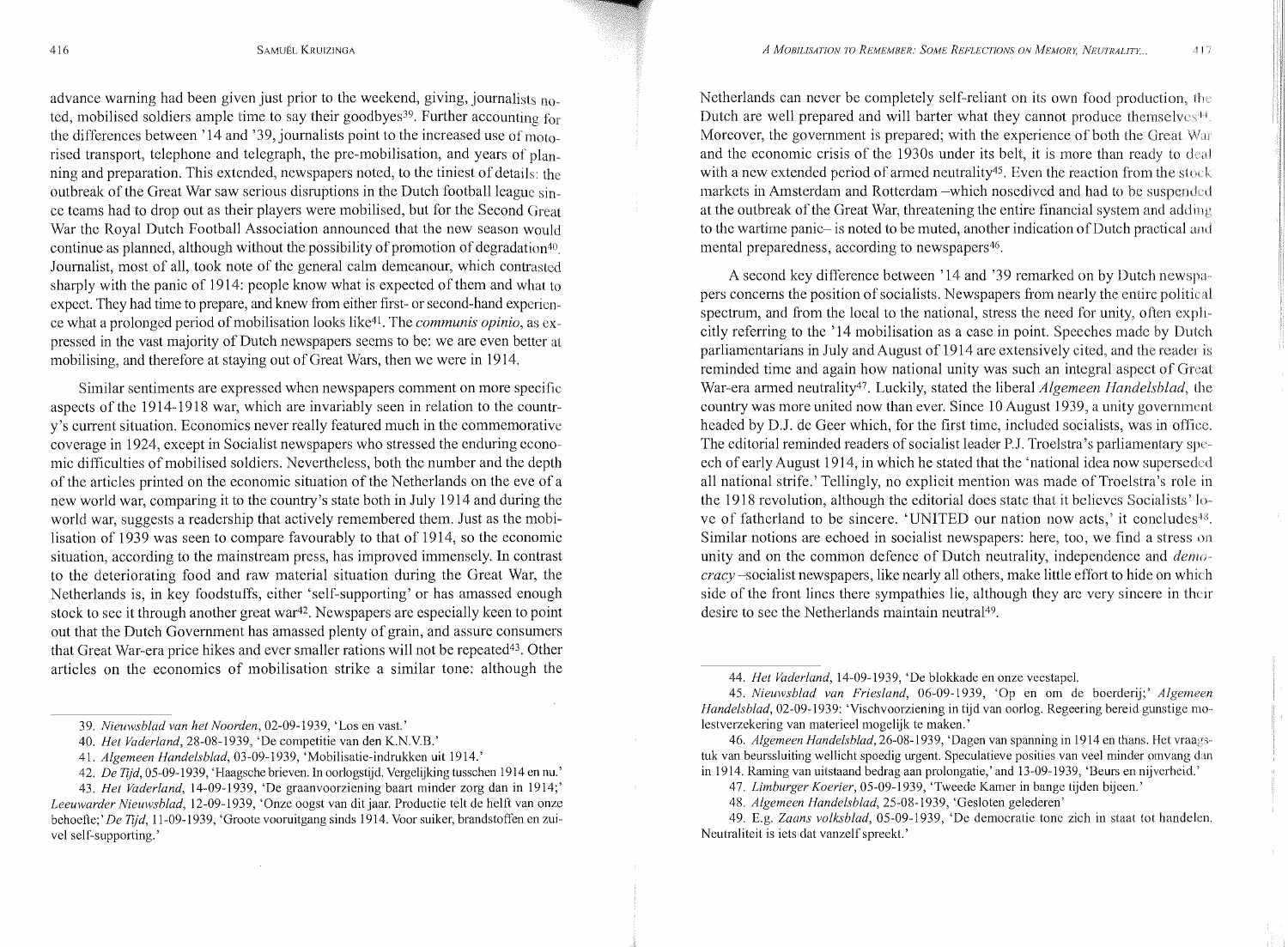Explicit references to the First World War-era are also used to predict the  $_{\text{out}}$ . come of the next war. Germany, most newspapers conclude in August and early September 1939, is in worse shape in '39 than it was in '14 and will, even after a successful Polish campaign, probably sue for peace<sup>50</sup>. Newspapers also go out of their way to explain the distinct lack of trenches, which Dutch readers evidently equated with 'world war,' in Poland, pointing to the general unsuitability of the battleground terrain for digging in51 . Finally, memories of the First World War arc invoked in preparing the Dutch population for the practicalities of another long bout of neutrality. *De Telegraaf,* for example, printed a series of tutorials on the distribution system, constantly referring to distribution as a core Dutch experience during the last war52 , whilst the Utrechts *Volksdagblad* advises socialist women on what, judging from the experiences of the last war, their role might be<sup>53</sup>.

Only newspapers associated to fringe political parties (communists and national-socialists, most specifically, print narratives that run counter to the remarkably consistent languages and images used in the mainstream media. But even their, to our contemporary eyes almost laughably slanted, analyses are often based on quite similar references to the First World War period, with the communist *Tribune* arguing, for example, that government and press assurances of preparedness were nothing more than a ruse to keep workers docile, in order to stop a potential 1918 stylc revolution dead in its tracks. They did so by extensively and explicitly recalling World War 1-era economic woes, pointing to them as a sign of things to come  $(again)^{54}$ .

#### Conclusions and outlook

In this article, I have presented an admittedly very small and somewhat arbitrary selection of Dutch newspaper articles dealing with their 'belated representations' of the war. However, since they present such near-unanimous retroactive characterisations of the Great War, and the Dutch experience therein, I believe it 1 nonetheless possible to draw a number of tentative conclusions regarding the contours and shapes of its communicative memory.

First of all, nearly Dutch newspapers, with socialist and communist newspapers being, initially, the only exceptions, present the mobilisation of 1914 as a very positive experience. This 'great day in the national life of our people'55 is consequently framed, through the careful selection of texts and images, to be the epitome of the Dutch First World War experience, exemplifying the very best the country had to offer. Although considerable differences of opinion existed whether mobilisation had indeed saved the country from invasion, there is unanimous agreement that the coming together of the country in a time of need is a moment of great significance. In 1924, it is widely acknowledged that that unity had a price, paid for by the heroic self-sacrifice of the mobilised men and their families, and the official commemorations (both local and national) are described in appropriately sombre and tones. Underlining the differences between the neutral Netherlands and the bell rents, some newspapers stress that whereas in London, Paris and Brussels the ll th of November is 'celebrated' [sic] in nationalistic tones, whereas the Dutch chose the 1<sup>st</sup> of August to remember 'their' mobilisation<sup>56</sup>.

In 1939, the tragic initially took a back seat to the warm glow of nostalgia, partly because, without much political framing of the commemorative events, the local committees seemed to have emphasised the social aspects of mobilisation. Although it is now near-universally portrayed as the coming-together of the Dutch people, seems to have lost some of its sharper edges and is now seen as a national social gathering, in which fear of invasion, loss of income and solitude in retrospect have given way to merriment and even a boyish excitement.

However, with the dawn of another war, references to the Great War took on a different meaning. By explicitly comparing '1914' with '1939,' journalists emphasised Dutch preparedness by presenting the unfolding Second Great War as adhering to a script as set out by the First, and by underscoring how much better pre~ pared economically, politically and even mentally the country was than it had in 1914 -often by inviting the reader to recall specific episodes of the country's 1914-1918 history. In a sense, 1939 is presented as an even better version of 1 914, in which national unity, mobilisation and neutrality are presented as integral parts of a very Dutch trinity. Surviving another Great War depended, it seems, as much

<sup>50.</sup> *Amigoe di Curac;:ao,* 30-08-1939: 'Toen en nu;' *Leeuwarder nieuwsblad,* 02-08-1939, 'Duitschland herdenkt 1914. Ecn vergclijkend overzicht.'

<sup>51.</sup> *De Tijd,* 11-09-1939, 'Ecn rede en cen antwoord. Rusland en Roemenie mobiliseercn. Warschau houdt stand.'

<sup>52.</sup> *De Telegraaf,* 01-09-1939, 'Hoe werkt de distributie? Hoofdstad in eerste stadium: noodkaarten worden uitgereikt. Onderwijl: inventarisatie der voorraden' See also the even more practical *Leeuwarder Courant*, 15-09-1939, 'Huishoudproblemen in mobilisatietijd'

<sup>53.</sup> *Utrechts volksblad,* 01-09-1939, 'Verantwoordclijkheid der vrouwen is groot'

<sup>54.</sup> *Het Volksdagblad,* 30-08-1939: 'Distributic drcigt,' and 04-09-1939, 'Onvcrschillighcid maakt plaats voor belangstelling. Een stemmingsbeeld in mobilisatie-tijd. De Communistische Partij is paraat.'

<sup>55.</sup> *De Tijd,* 30-07-1924: 'Herdenking van de mobilisatie 1914'

<sup>56.</sup> *De Gooi en Eemlander,* 01-08-1924, 'Bussum. Herdcnking mobilisatie'